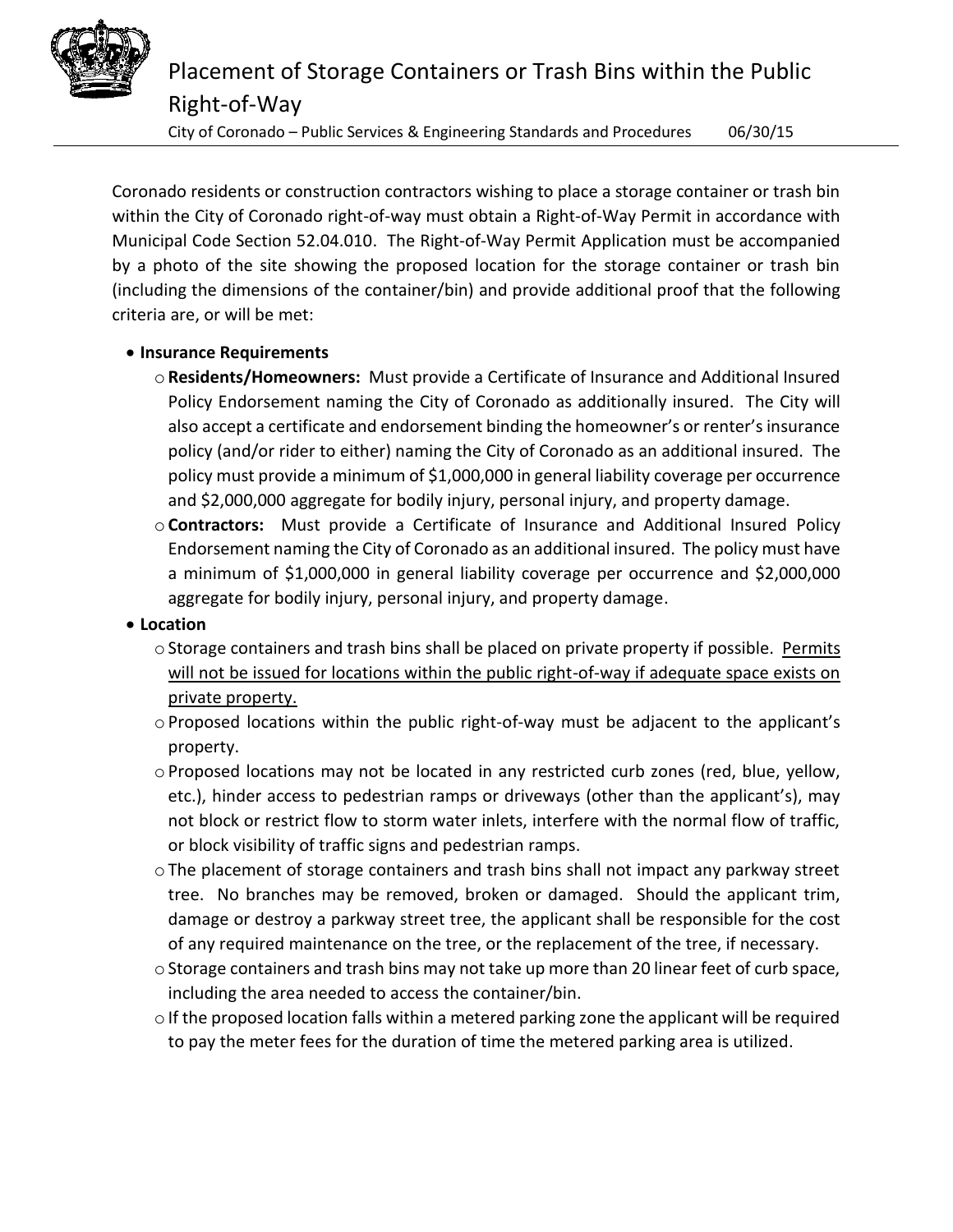

City of Coronado – Public Services & Engineering Standards and Procedures 06/30/15

## **Duration**

- $\circ$  Storage containers and trash bins may not be placed in the public right-of-way for a period longer than 7 calendar days; however, the City may specify a different, possibly shorter, duration based on location.
- $\circ$  Trash bins may be Permitted for periods of time in excess of 7 calendar days if their use is associated with an approved building Permit.

### **Public Safety**

- $\circ$  The outside edge of storage containers and trash bins must be within 8' of the curb face.
- $\circ$  Storage containers and trash bins must have either reflectorized markings extending from two to four feet off the ground on the side facing on-coming traffic, or a lighted barricade can be used.

### **Additional Requirements for Trash Containers**

- oThe applicant must use the City's current franchised hauler, EDCO Disposal Company (619-287-7555).
- oThe container must be surrounded by straw wattles, gravel bags, or other appropriate Best Management Practices (BMPs) to prevent the discharge of trash or other hazardous materials to the storm drain system.

# **Additional Requirements for Storage Bins**

oThe company supplying the storage bin must have a business license on file with the City of Coronado.

The following conditions are typically applied to all right-of-way Permits for storage containers and trash bins however the City reserves the right to apply additional conditions as needed:

- 1) This Permit is discretionary in nature. It is understood that the container/bin shall have minimal impact to the community; should the container/bin be deemed a nuisance, this Permit can be revoked at any time and the container/bin may be removed after 48 hours' notice, at Permittee's expense.
- 2) Applicant is required to place "No-Parking Tow Away" signs a minimum of 72 hours in advance of the container or bin being delivered to the site. No Parking signs must be at least 17" x 22" in size with text of at least 1" in height clearly stating the dates and hours that the area will be unavailable for parking and shall be placed at both ends of the approved location. The applicant is required to notify the City when the signs have been placed to verify this requirement is met.
- 3) The Permit number and approved time frame that the container may be placed within the public right-of-way must be displayed on the container at all times.
- 4) For Trash Containers: The street area around the container must be cleaned every day of debris. No debris may overhang the sides of the container.